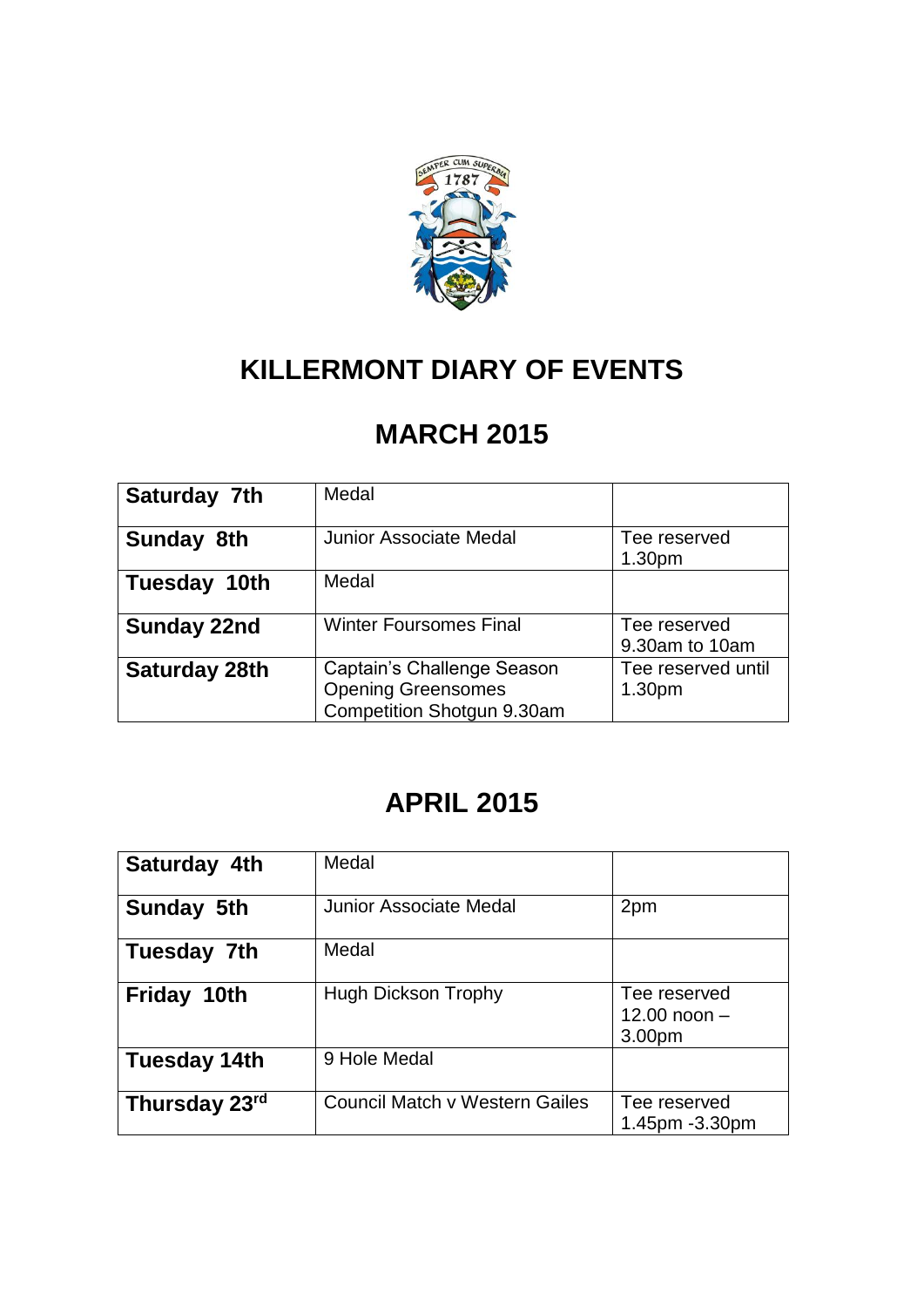

# **KILLERMONT DIARY OF EVENTS**

## **MAY 2015**

| Saturday 2nd              | Spring Meeting and Medal Finals                                               |                                                                |
|---------------------------|-------------------------------------------------------------------------------|----------------------------------------------------------------|
| <b>Sunday 3rd</b>         | Junior Associate Medal - The<br>Browning Trophy 2 <sup>nd</sup> Round         | Tee reserved 2pm                                               |
| Monday 4 <sup>th</sup>    | Ladies Day - Mixed Foursomes<br><b>Public Holiday</b>                         | Tee reserved<br>$9.00 - 4.00$ pm                               |
| <b>Tuesday 5th</b>        | Medal                                                                         |                                                                |
| Wednesday 6 <sup>th</sup> | Parrot Club - Don Matheson<br>(12 players)<br>Panmure Reciprocity (4 players) | Tee reserved<br>$2.30 - 3.00$ pm<br>Tee reserved<br>11am       |
| <b>Friday 8th</b>         | Junior Associate Team v Hayston<br>Adam & Co (Corporate) 4 x4 balls           | Tee reserved<br>$5.30 - 6.15$ pm<br>Tee reserved<br>2.00pm     |
| <b>Sunday 10th</b>        | <b>Stewart Cup-Preliminary Round</b>                                          | Tee reserved<br>$12.30 - 3.30$ pm                              |
| <b>Monday 11th</b>        | <b>Stewart Cup</b><br>Moortown Reciprocity (8 players)                        | Tee reserved 4pm<br>onwards<br>Tee reserved<br>$10.00 - 10.10$ |
| <b>Tuesday 12th</b>       | <b>Stewart Cup</b>                                                            | Tee reserved 4pm<br>onwards                                    |
| <b>Wednesday 13th</b>     | <b>Stewart Cup</b>                                                            | Tee reserved<br>5.00-6.30pm                                    |
| <b>Thursday 14th</b>      | <b>Stewart Cup</b>                                                            | Tee reserved<br>5.00-6.30pm                                    |
| <b>Friday 15th</b>        | <b>Stewart Cup</b>                                                            | Tee reserved<br>5.30pm- 6.30pm                                 |